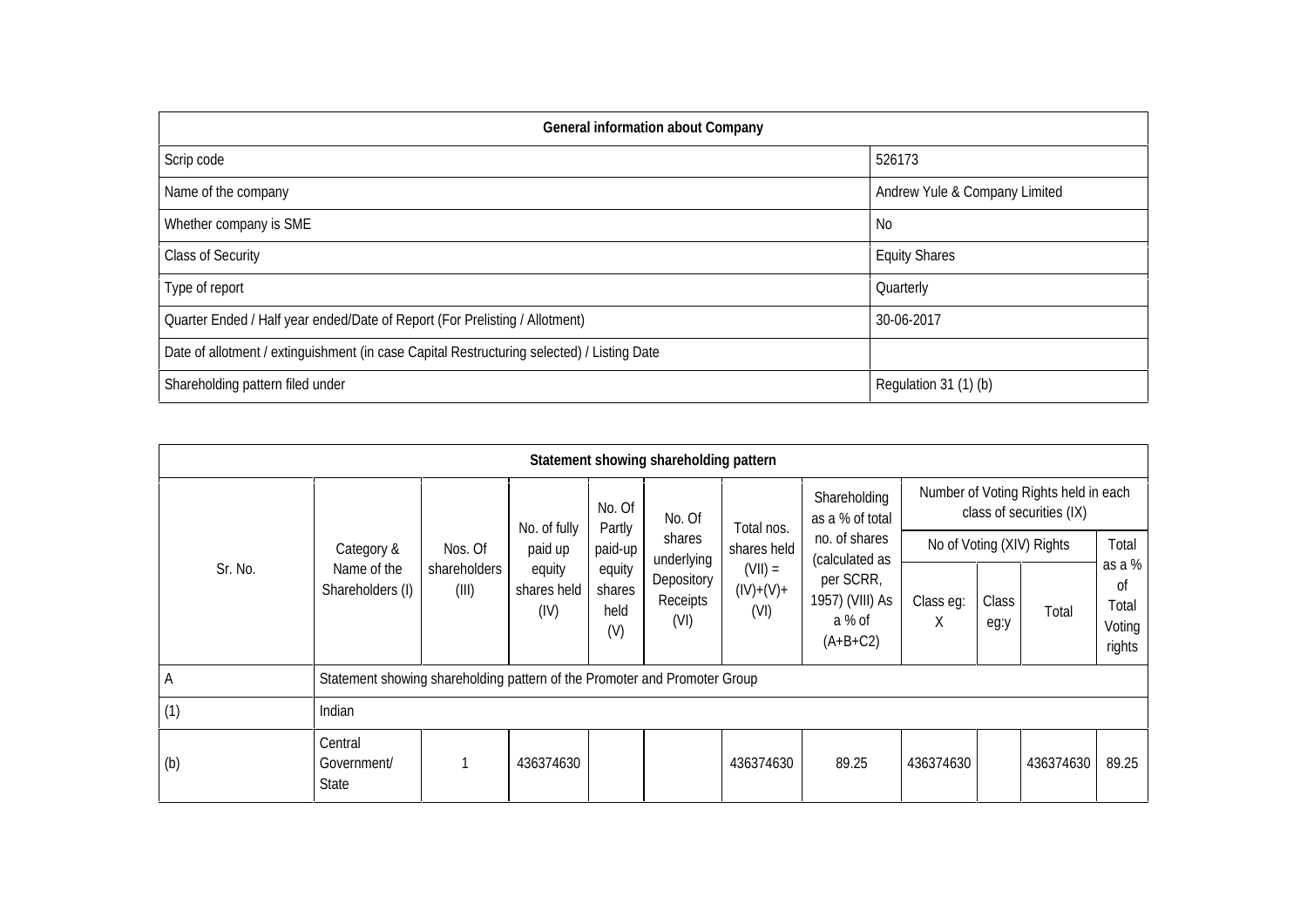|                                                                             | Government(s)                                                                                           |                |              |  |           |                  |              |           |                |
|-----------------------------------------------------------------------------|---------------------------------------------------------------------------------------------------------|----------------|--------------|--|-----------|------------------|--------------|-----------|----------------|
| Sub-Total (A)(1)                                                            |                                                                                                         | $\mathbf{1}$   | 436374630    |  | 436374630 | 89.25            | 436374630    | 436374630 | 89.25          |
| (2)                                                                         | Foreign                                                                                                 |                |              |  |           |                  |              |           |                |
| Total Shareholding of<br>Promoter and Promoter<br>Group $(A)=(A)(1)+(A)(2)$ |                                                                                                         | 1              | 436374630    |  | 436374630 | 89.25            | 436374630    | 436374630 | 89.25          |
| $\sf B$                                                                     | Statement showing shareholding pattern of the Public shareholder                                        |                |              |  |           |                  |              |           |                |
| (1)                                                                         | Institutions                                                                                            |                |              |  |           |                  |              |           |                |
| (a)                                                                         | <b>Mutual Funds</b>                                                                                     | $\mathfrak{Z}$ | 950          |  | 950       | $\mathbf{0}$     | 950          | 950       | $\overline{0}$ |
| (e)                                                                         | Foreign Portfolio<br>Investors                                                                          | 1              | $\mathbf{1}$ |  | 1         | $\boldsymbol{0}$ | $\mathbf{1}$ | 1         | $\mathbf 0$    |
| (f)                                                                         | Financial<br>Institutions/<br><b>Banks</b>                                                              | 29             | 12631796     |  | 12631796  | 2.58             | 12631796     | 12631796  | 2.58           |
| (i)                                                                         | Any Other<br>(specify)                                                                                  | 1              | 10765076     |  | 10765076  | 2.2              | 10765076     | 10765076  | 2.2            |
| Sub-Total (B)(1)                                                            |                                                                                                         | 34             | 23397823     |  | 23397823  | 4.79             | 23397823     | 23397823  | 4.79           |
| (3)                                                                         | Non-institutions                                                                                        |                |              |  |           |                  |              |           |                |
| (a(i))                                                                      | Individuals -<br>i.Individual<br>shareholders<br>holding nominal<br>share capital up<br>to Rs. 2 lakhs. | 26634          | 24015713     |  | 24015713  | 4.91             | 24015713     | 24015713  | 4.91           |
| (a(ii))                                                                     | Individuals - ii.<br>Individual                                                                         | 4              | 1136333      |  | 1136333   | 0.23             | 1136333      | 1136333   | 0.23           |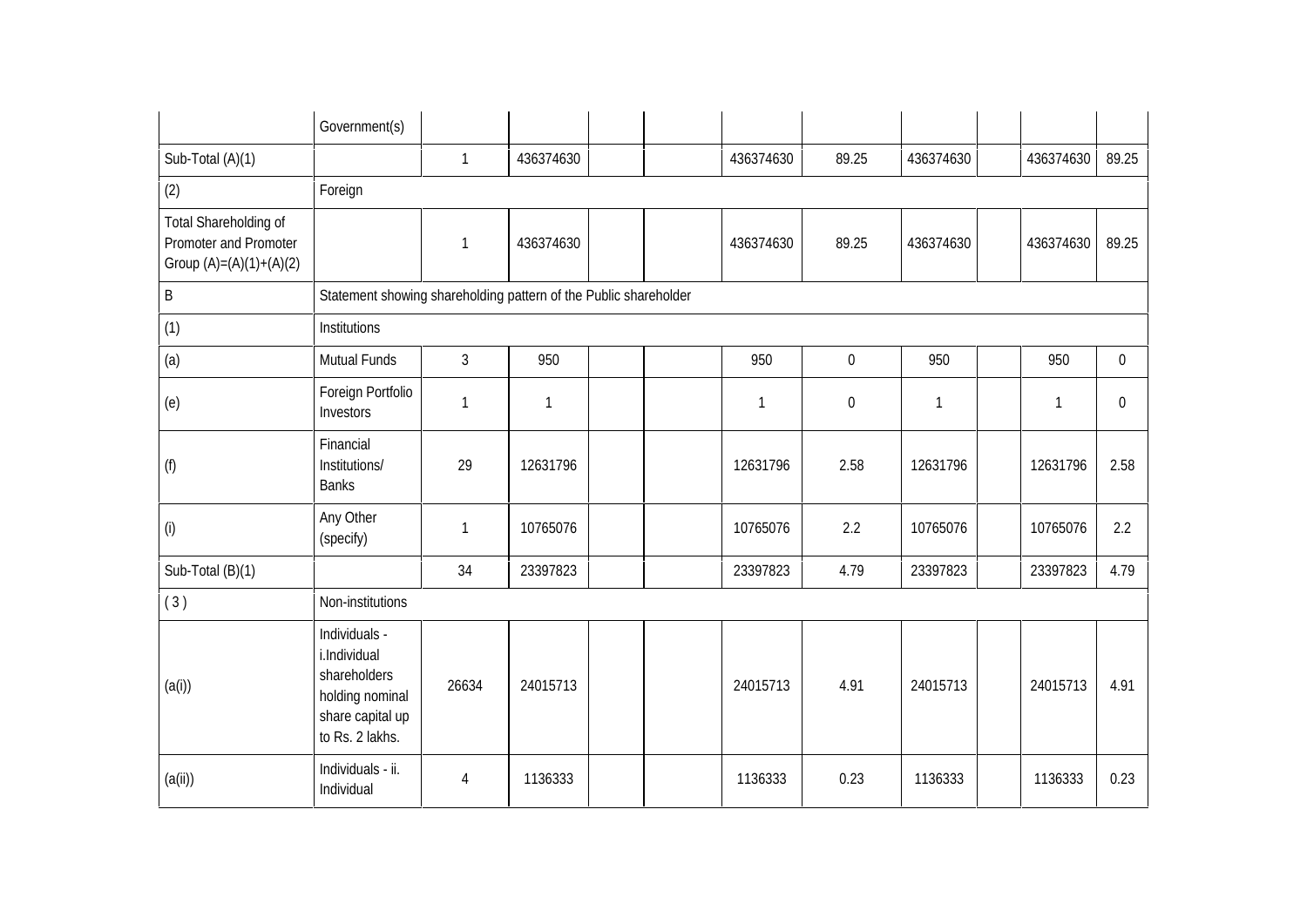|                                                                   | shareholders<br>holding nominal<br>share capital in<br>excess of Rs. 2<br>lakhs.   |                |           |  |           |           |           |           |       |
|-------------------------------------------------------------------|------------------------------------------------------------------------------------|----------------|-----------|--|-----------|-----------|-----------|-----------|-------|
| (b)                                                               | <b>NBFCs</b><br>registered with<br><b>RBI</b>                                      | $\overline{2}$ | 5738      |  | 5738      | $\pmb{0}$ | 5738      | 5738      | 0     |
| (e)                                                               | Any Other<br>(specify)                                                             | 567            | 4020741   |  | 4020741   | 0.82      | 4020741   | 4020741   | 0.82  |
| Sub-Total $(B)(3)$                                                |                                                                                    | 27207          | 29178525  |  | 29178525  | 5.97      | 29178525  | 29178525  | 5.97  |
| <b>Total Public</b><br>Shareholding<br>$(B)=(B)(1)+(B)(2)+(B)(3)$ |                                                                                    | 27241          | 52576348  |  | 52576348  | 10.75     | 52576348  | 52576348  | 10.75 |
| $\mathsf C$                                                       | Statement showing shareholding pattern of the Non Promoter- Non Public shareholder |                |           |  |           |           |           |           |       |
| Total $(A+B+C2)$                                                  |                                                                                    | 27242          | 488950978 |  | 488950978 | 100       | 488950978 | 488950978 | 100   |
| Total (A+B+C)                                                     |                                                                                    | 27242          | 488950978 |  | 488950978 | 100       | 488950978 | 488950978 | 100   |

|         |                                                                                                                                            |                                               |                                                                      | Statement showing shareholding pattern                                                                   |                                     |            |                                                                     |            |                                                      |
|---------|--------------------------------------------------------------------------------------------------------------------------------------------|-----------------------------------------------|----------------------------------------------------------------------|----------------------------------------------------------------------------------------------------------|-------------------------------------|------------|---------------------------------------------------------------------|------------|------------------------------------------------------|
| Sr. No. | No. Of Shares<br>No. of Shares<br>Underlying<br>Underlying<br>Outstanding<br>Outstanding<br>convertible<br>Warrants (Xi)<br>securities (X) |                                               | No. Of Shares<br>Underlying<br>Outstanding<br>convertible            | Shareholding, as a %<br>assuming full<br>conversion of<br>convertible securities (<br>as a percentage of | Number of Locked in<br>shares (XII) |            | Number of<br>Shares pledged<br>or otherwise<br>encumbered<br>(XIII) |            | Number of equity<br>shares held in<br>dematerialized |
|         |                                                                                                                                            | securities and No.<br>Of Warrants (Xi)<br>(a) | diluted share capital)<br>$(XI) = (VII)+(X) As a %$<br>of $(A+B+C2)$ | No. (a)                                                                                                  | As a %<br>of total<br><b>Shares</b> | No.<br>(a) | As a % of<br>total<br><b>Shares</b>                                 | form (XIV) |                                                      |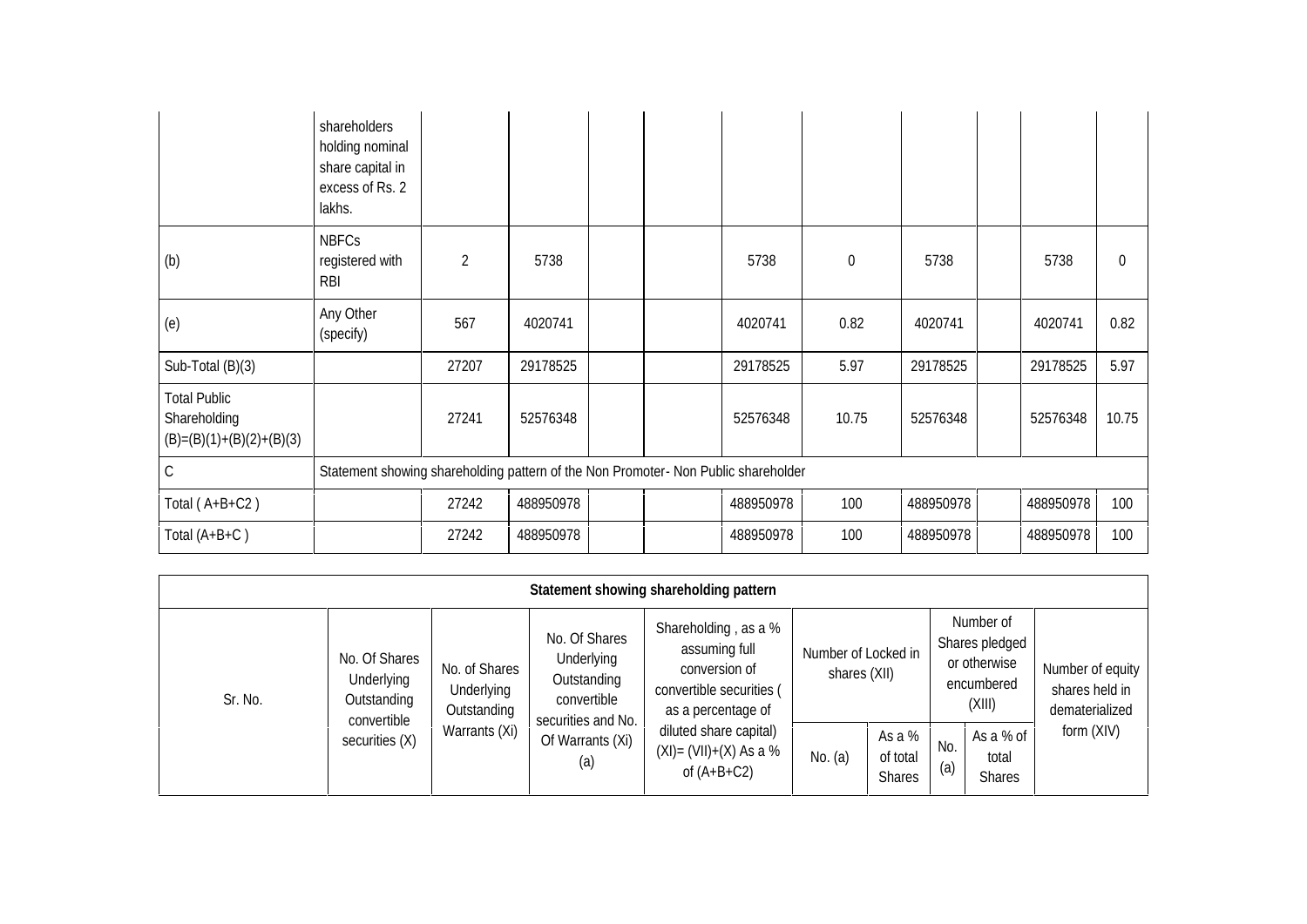|                                                                             |                  |                                                                  |                                                                           |                  | held (b)         | held (b)     |  |
|-----------------------------------------------------------------------------|------------------|------------------------------------------------------------------|---------------------------------------------------------------------------|------------------|------------------|--------------|--|
| $\mathsf{A}$                                                                |                  |                                                                  | Statement showing shareholding pattern of the Promoter and Promoter Group |                  |                  |              |  |
| (1)                                                                         | Indian           |                                                                  |                                                                           |                  |                  |              |  |
| (b)                                                                         |                  |                                                                  | 89.25                                                                     | 142850000        | 32.74            | 436374630    |  |
| Sub-Total (A)(1)                                                            |                  |                                                                  | 89.25                                                                     | 142850000        | 32.74            | 436374630    |  |
| (2)                                                                         | Foreign          |                                                                  |                                                                           |                  |                  |              |  |
| Total Shareholding of<br>Promoter and Promoter<br>Group $(A)=(A)(1)+(A)(2)$ |                  |                                                                  | 89.25                                                                     | 142850000        | 32.74            | 436374630    |  |
| $\sf B$                                                                     |                  | Statement showing shareholding pattern of the Public shareholder |                                                                           |                  |                  |              |  |
| (1)                                                                         | Institutions     |                                                                  |                                                                           |                  |                  |              |  |
| (a)                                                                         |                  |                                                                  | $\boldsymbol{0}$                                                          | $\mathbf 0$      | $\boldsymbol{0}$ | $\pmb{0}$    |  |
| (e)                                                                         |                  |                                                                  | $\pmb{0}$                                                                 | $\boldsymbol{0}$ | $\boldsymbol{0}$ | $\mathbf{1}$ |  |
| (f)                                                                         |                  |                                                                  | 2.58                                                                      | $\boldsymbol{0}$ | $\boldsymbol{0}$ | 12614144     |  |
| (i)                                                                         |                  |                                                                  | 2.2                                                                       | $\mathbf 0$      | $\boldsymbol{0}$ | 10765076     |  |
| Sub-Total (B)(1)                                                            |                  |                                                                  | 4.79                                                                      | $\boldsymbol{0}$ | $\boldsymbol{0}$ | 23379221     |  |
| (3)                                                                         | Non-institutions |                                                                  |                                                                           |                  |                  |              |  |
| (a(i))                                                                      |                  |                                                                  | 4.91                                                                      | $\mathbf 0$      | $\overline{0}$   | 23432086     |  |
| (a(ii))                                                                     |                  |                                                                  | 0.23                                                                      | $\boldsymbol{0}$ | $\boldsymbol{0}$ | 1136333      |  |
| (b)                                                                         |                  |                                                                  | $\boldsymbol{0}$                                                          | $\mathbf 0$      | $\mathbf 0$      | 5738         |  |
| (e)                                                                         |                  |                                                                  | 0.82                                                                      | $\mathbf 0$      | $\overline{0}$   | 4002658      |  |
| Sub-Total (B)(3)                                                            |                  |                                                                  | 5.97                                                                      | $\boldsymbol{0}$ | $\boldsymbol{0}$ | 28576815     |  |